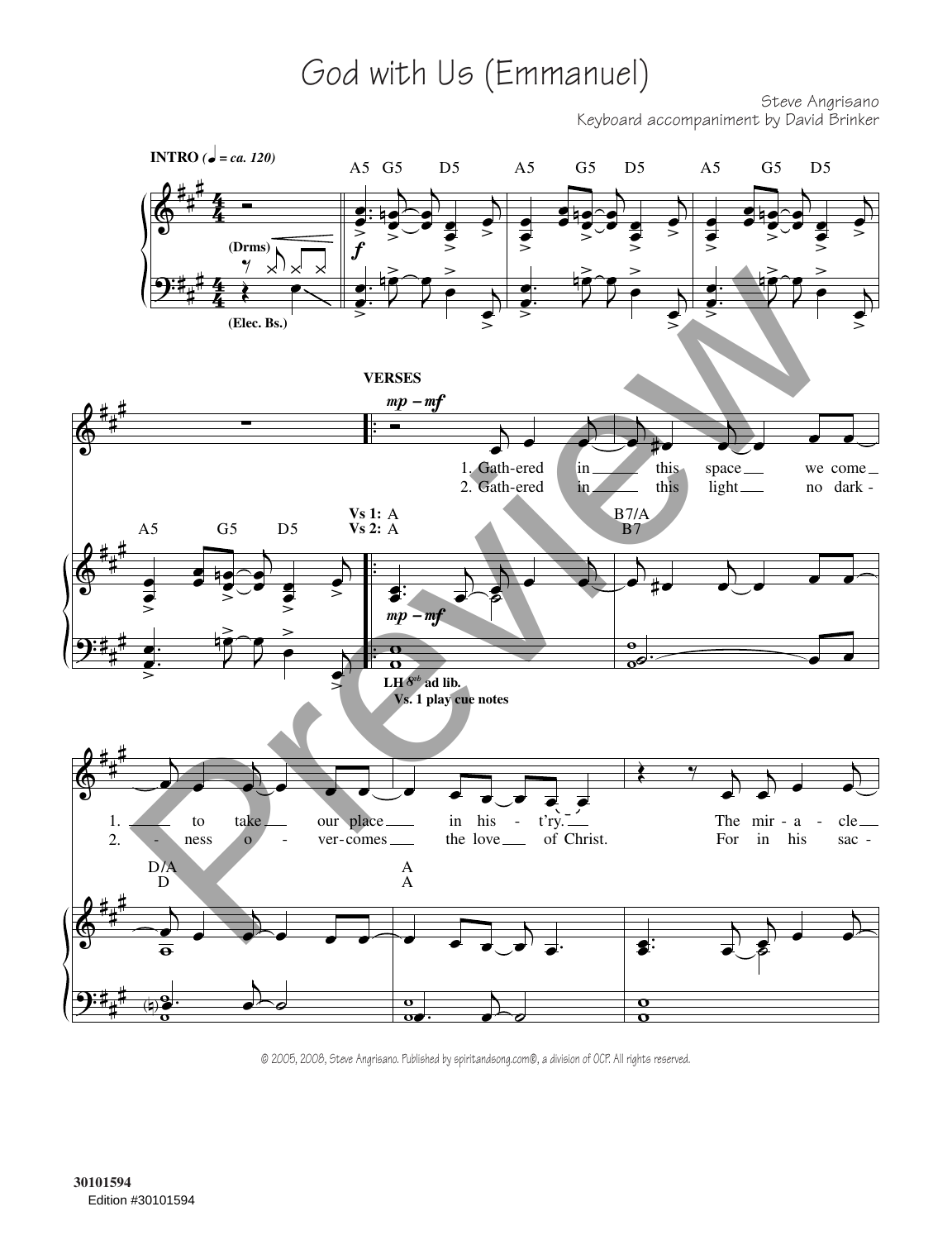

Edition #30101594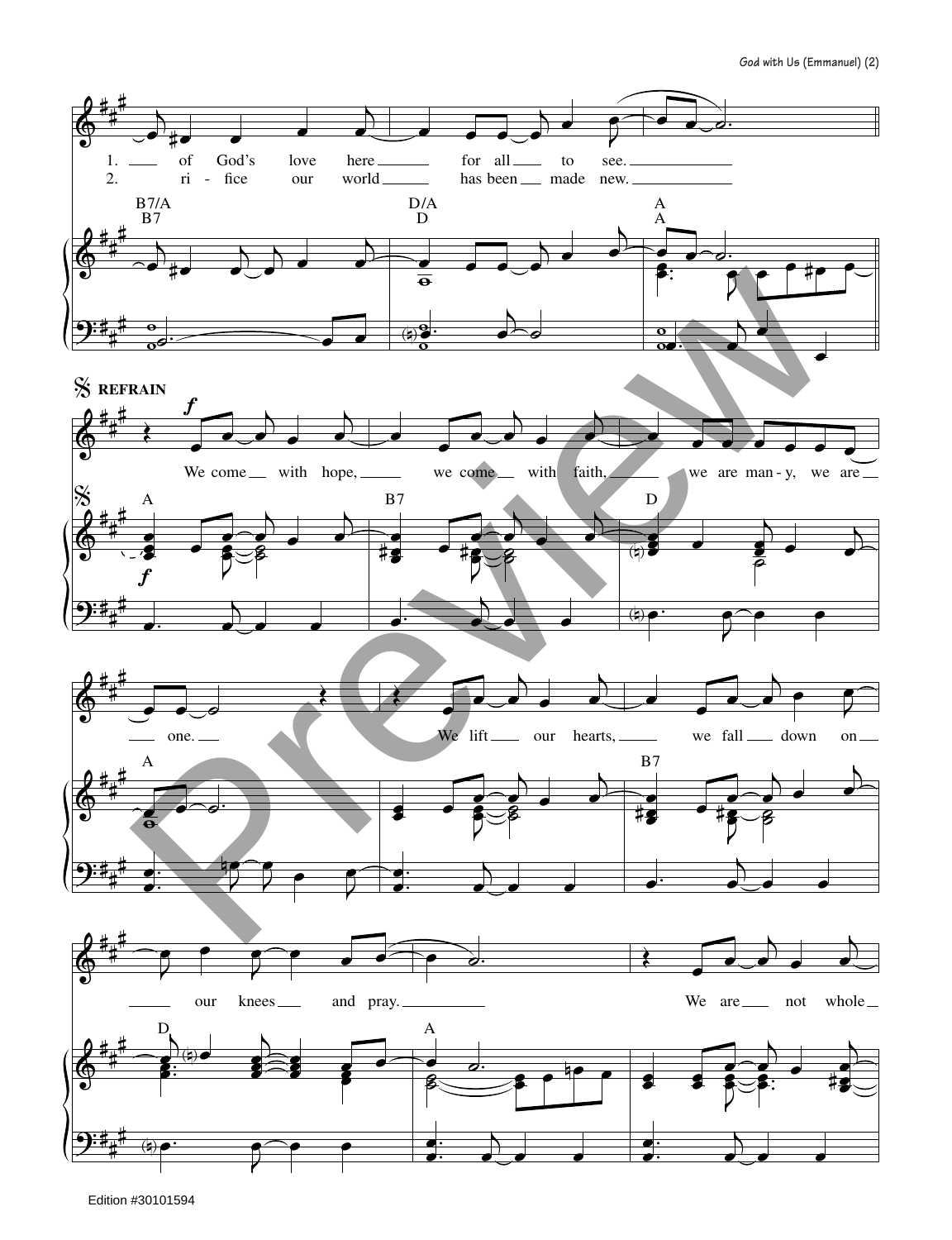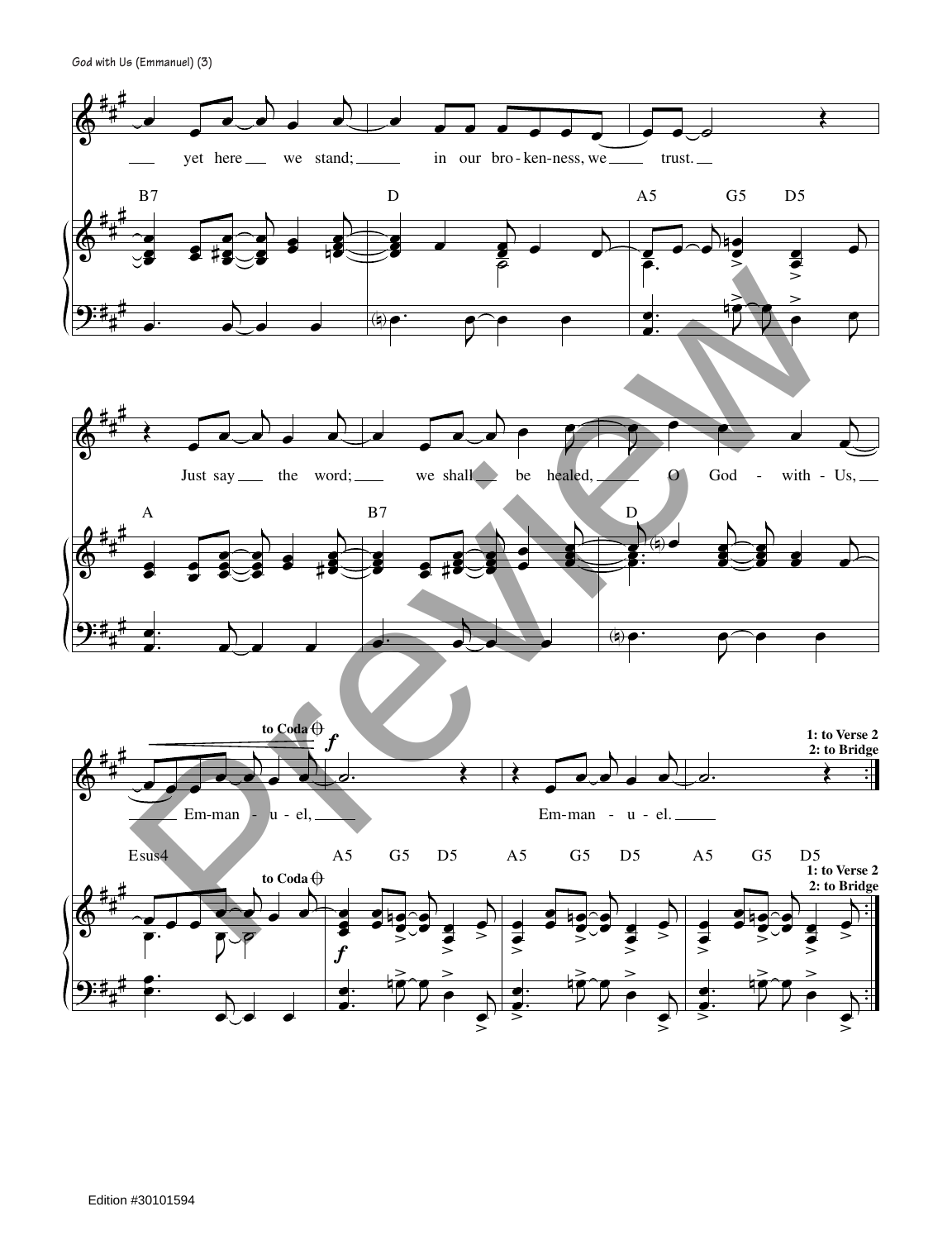## **BRIDGE**